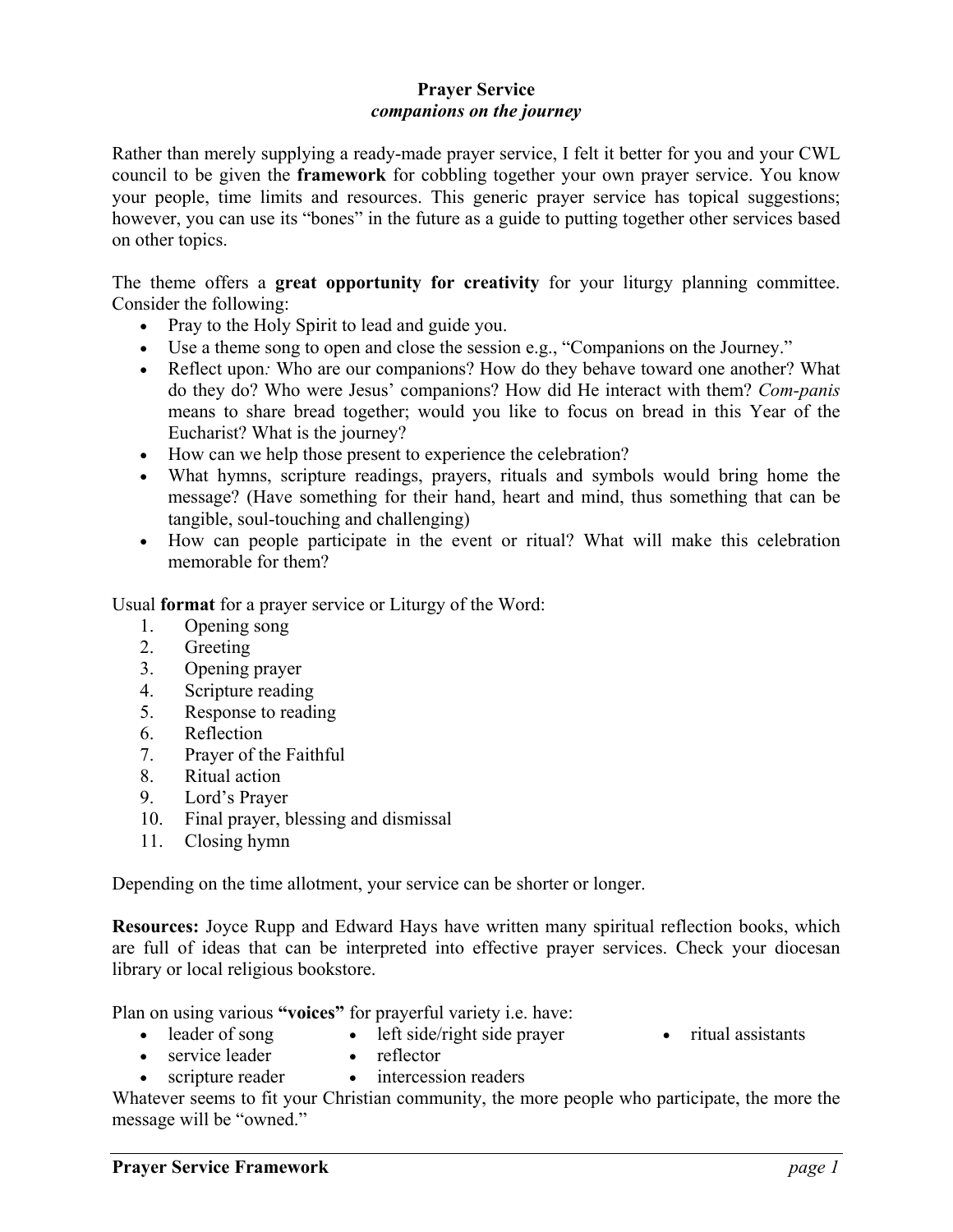After the plan is made, make a "who does what?" list so you can make sure everyone knows his or her role and things run smoothly.

Create an **atmosphere**. Symbolic decorations of the sacred space can set the mood and tone. Simplicity speaks volumes.

**Inclusive language** is important.

The **service leader** (she doesn't have to be you – delegation is the key!) leads the prayer service by doing the greeting, keeping the silences and listening to the scripture. She speaks distinctly and at a natural pace. She tries to make eye contact to include the whole assembly. She handles the prayer book or program sheet with respect. She does not rush through the service, but allows time for private prayer. Her movements are dignified and natural and she is dressed appropriately.

**Music** gathers the people together to praise God. It should mirror the theme and enhance the message. It unifies the group, so it should be sing-able and familiar. The closing hymn strengthens the message and sends forth the people to share the news. Music is used to open the service, as part of the ritual, in conjunction with a meditation and at the end of the service.

**Greeting:** *Living with Christ* missalette and *Shorter Christian Prayer* (the Liturgy of the Hours) have a good variety of greetings and opening prayers you might use. The reason for the gathering might be incorporated into this opening greeting.

**Opening prayer:** addresses God; invites people into the presence of God and may include a petition (check missalette for examples).

Use the following ideas as a formula for a prayer.

- address God by name; e.g. Lord God, Almighty and eternal God, God our Father
- say something about God, e.g. source of all unity, who desires to be with us
- ask God to do something (make a petition)
- for the ending, use "through Christ" and in the Holy Spirit

Remember:

- prayer is Trinitarian to the Father, through the Son and in the Holy Spirit
- usually addressed to God, occasionally to Mary, as in Hail Mary
- can end by asking a saint or Mary to intercede but always includes "through Christ"
- KISS principle Keep It Short and Sweet

**Scripture reading:** could be various incidents in the bible, e.g., the Visitation, choosing of the disciples, the Last Supper where Jesus calls the disciples His friends, the woman at the well, the disciples on the road to Emmaus, the breakfast on the beach after the resurrection, Mary in the garden after the resurrection when she thinks Jesus is the gardener and/or commissioning of the apostles.

*How do you or your women see Jesus and/or Mary or the disciples as companions? What is the Holy Spirit trying to tell you is right for this group at this point in time?*

The **scripture reader** "proclaims" the Word, therefore, should spend some time beforehand thinking about the context and the main theme of the reading. What words need emphasis? Practice reading aloud. Allow the words to sink into the ears and hearts of the listeners; these words are God's jewels!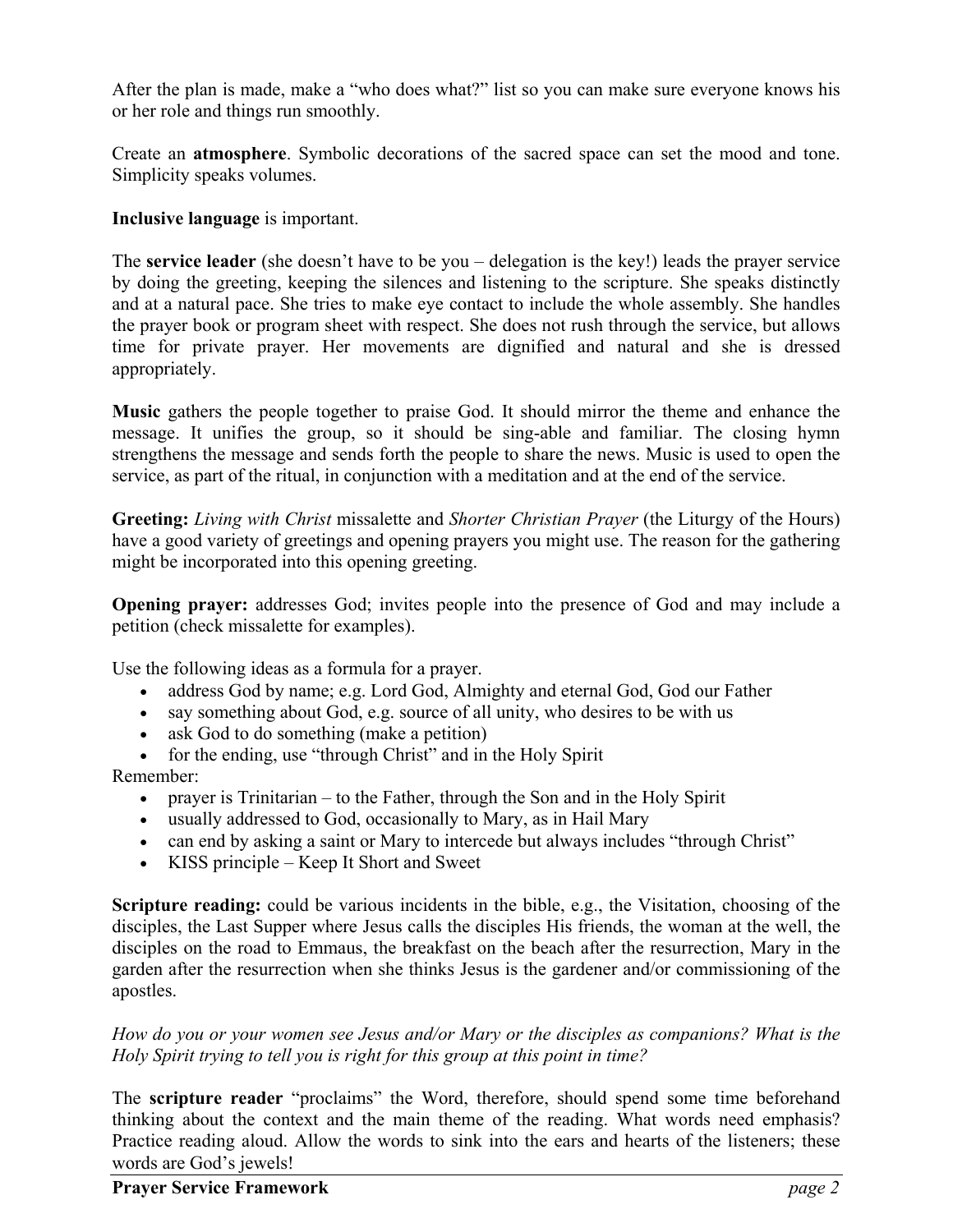**Response:** How will your people respond to this first reading?

• by song, psalm, sung or recited, related to the theme, can be very short, i.e., another verse of the opening song or with a left side/right side response

**Reflection:** approximately five minutes long – allows listeners to make the reading their own, helps them to see that God is working in their lives, calls them to action and shows God's love.

The reflection can have a variety of forms:

- a shared reflection, "How does this reading speak to my heart?"
- preaching by one person
- silent meditation
- quiet music
- reflective questions that people can ponder

## **Prayer of the Faithful (Intercessions)**

- can be developed by your committee, yet delivered by others
- based on readings and theme
- service leader offers the opening and concluding prayer while the intercessions (numbered) can be read by several people
- people may read from their place or come to the front, whatever adds dignity to your service

Progression of intercessions:

- 1. for the church
- 2. for the world and society
- 3. for the sick and suffering
- 4. for the deceased
- 5. special intention

Response can be varied and/or sung, e.g. "Lord, hear our prayer," "O Lord, answer my prayer" or "Show us your mercy Lord."

**Ritual action:** liturgy is more than just words, it is action. Ritual helps to bring the meaning of the words together for us. Symbols help us to understand the deeper meaning of words. Jesus often used images and symbols to teach His Word. What can you do during your celebration to make the theme alive for the participants? This will be what they remember about this service.

Possible rituals: (keep in mind the KISS principle)

- greeting one another
- sharing a cup of tea
- exchanging telephone numbers
- sharing a common loaf of bread
- lighting a candle
- skit, mime or liturgical dance
- washing the feet

**The Lord's Prayer:** the service leader invites all to pray as Jesus taught us.

**Concluding prayer:** can be a short scripture text, a composed prayer of petition, thanksgiving or praise.